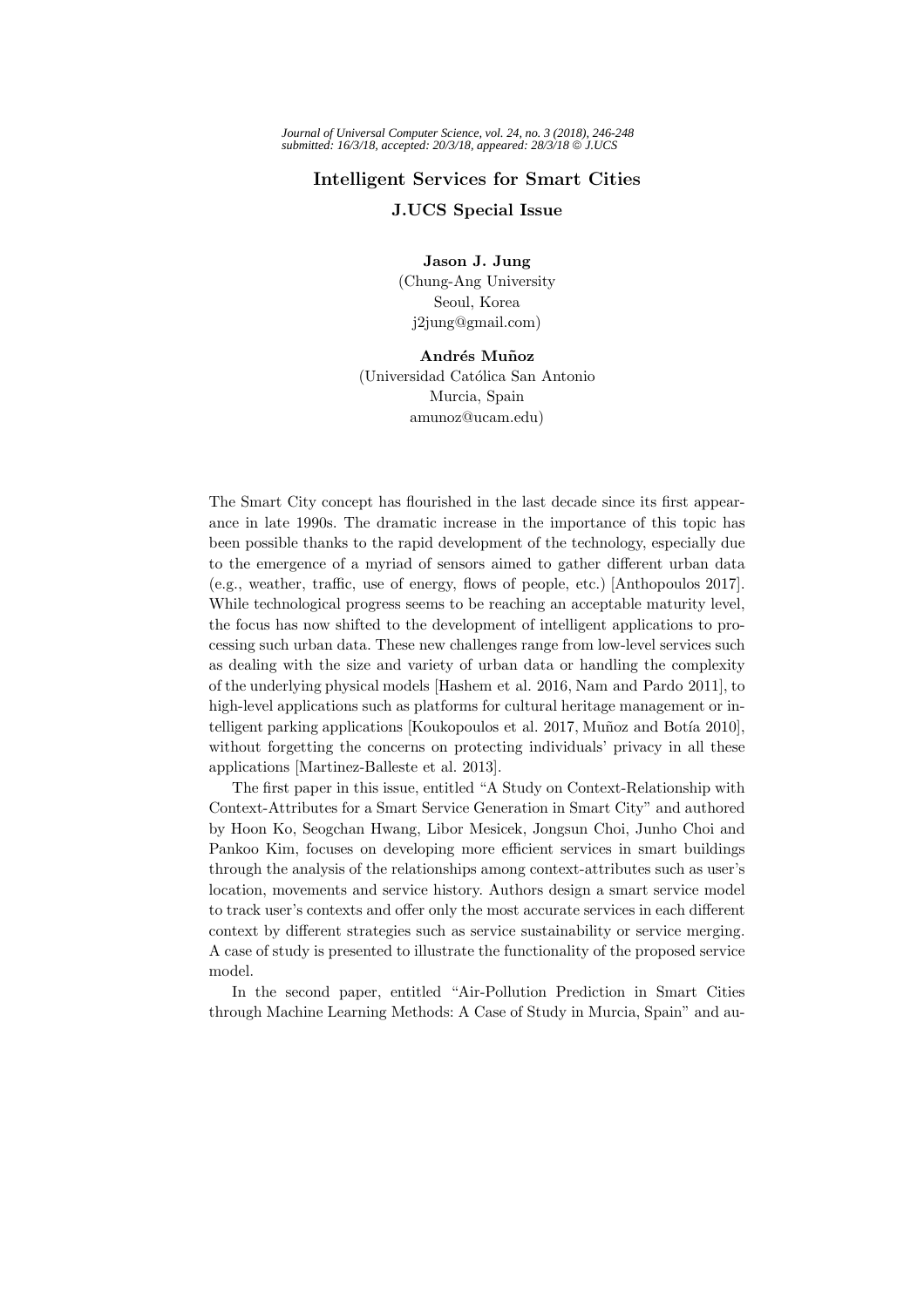thored by Raquel Martínez-España, Andrés Bueno-Crespo, Isabel Timón, Jesús Soto, Andrés Muñoz, and José M. Cecilia, different machine learning techniques have been evaluated for a selection of the most influence climatic variables to predict ozone level in smart cities. Moreover, by using hierarchical clustering techniques based on air quality data collected as time series, it is shown that, as a case of study, the Region of Murcia (Spain) can be divided into two zones to study the ozone level. Among the machine learning models analyzed, Random Forest has been proved as the best technique for predicting pollution according to ozone levels. Thus, this paper provides some compelling solutions to efficiently deal with air pollution problems in smart cities.

The third paper, entitled "Linking User Online Behavior across Domains with Internet Traffic" and authored by Yuanyuan Qiao, Yan Wu, Yaobin He, Libo Hao, Wenhui Lin and Jie Yang, introduces the idea of the Online With Offline (OWO) era in smart cities, where the majority of the population is using various online services to connect friends, watch videos, listen to music, download resources and so on. Citizens' online behaviors are separated by different domains, which may cause serious problem in the area of cross-domain recommendation, advertising, and criminal tracking in both the online and offline worlds, since it is a very challenging task to link user online behaviors belonging to the same physical person. As an alternative, authors propose a novel hybrid model called Online Behavior Linkage across Domains (OBLD) to link user's online behavior across domains with Internet traffic.

The fourth paper, entitled "Crowd Sensing for Urban Security in Smart Cities" and authored by Bruno Fernandes, Fábio Silva, Cesar Analide, and José Neves, aims to provide a proof of concept for crowd sensing and smart clothing, evaluating its feasibility and practical potential for any city that wants to cross borders and become a smart one. The achieved results exceeded expectations with a Smart Scanner being able to sense 98% of the crowd, thus providing relevant insights on important points of interest for vulnerable road users. In turn, a Smart Clothing study has been performed to strengthen the citizen sensor, allowing pedestrians, runners and cyclists to be equipped with a sweater holding BLE (Bluetooth Low Energy) transmitters, making these vulnerable users visible on the road. Advocating for transparency and reliability, all produced software has been released as open source in GitHub.

In the fifth paper, entitled "Multi-scaled Spatial Analytics on Discovering Latent Social Events for Smart Urban Services" and authored by O-Joun Lee, Yunhu Kim, Hoang Long Nguyen, and Jai E. Jung, a novel smart city application has been presented by developing an adaptive method to discover latent social events by using social data. Three steps are proposed to achieve this goal: discovering areas of interest (AOIs), allocating texts from social media to the AOIs and detecting social events in each AOI according to the texts. These steps